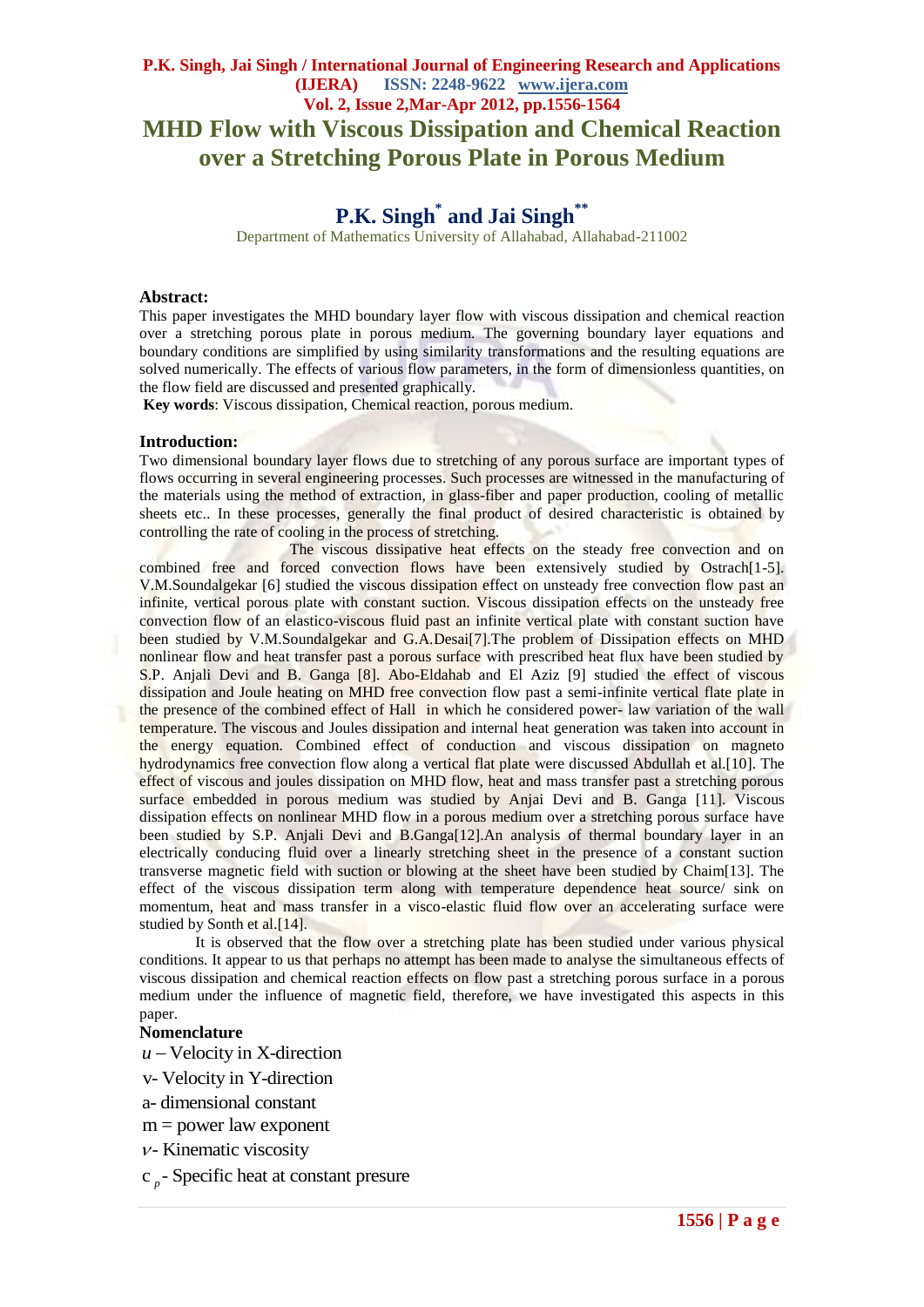## **P.K. Singh, Jai Singh / International Journal of Engineering Research and Applications (IJERA) ISSN: 2248-9622 www.ijera.com Vol. 2, Issue 2,Mar-Apr 2012, pp.1556-1564**

- 
- 
- 
- T. Temperature of the fluid near the palte
- $T_{\infty}$  Temperature of the fluid away from the palte  $C_{\infty}$  Species concentartion near the palte
- 
- $C_{\infty}$  Species concentartion away from the palte
- $\beta$  Stretching parameter
- *M* Magnetic field parameter

#### **Mathematical Formulation:**

**55** Chandra manner of the fluid number  $\vec{r} = \frac{1}{2}$  P and  $\vec{r} = \frac{1}{2}$  P a g elemention of the fluid near the palte *g*<sub>-</sub> Species concentration number palte *f* - Species concentration and why from the palte *g* We consider two dimensional, steady, MHD laminar boundary layer flow with heat and mass transfer of a viscous, incompressible and electrically conducting fluid past a stretching porous plate embedded in a porous medium. A uniform magnetic field of strength  $B_0$  transverse to the plate is applied. x- axis is taken along the plate and y-axis is normal to it. Consider a plate, say ,a polymer sheet, emerging out of a slit at  $x = 0$ ,  $y = 0$  and subsequently being stretched, as in polymer extrusion process. Let us assume that the velocity at a point in the plate is proportional to the power of its distance from the slit and boundary layer approximations are applicable. Let u and v be velocity components in x and y directions respectively. The chemical reactions of first order with rate constant  $k_1$  are taking place in the flow and it is assumed that the induced magnetic field and the heat generated due to chemical reaction are negligible .Under the Boussinesq approximation, the governing boundary layer flow equations are:

$$
\frac{\partial u}{\partial x} + \frac{\partial v}{\partial y} = 0
$$
\n
$$
u \frac{\partial u}{\partial x} + v \frac{\partial v}{\partial y} = v \frac{\partial^2 u}{\partial y^2} - \frac{\partial^2 u}{\partial y^2} - \frac{v}{\rho} u
$$
\n
$$
u \frac{\partial T}{\partial x} + v \frac{\partial T}{\partial y} = \frac{k}{\rho c_p} \frac{\partial^2 T}{\partial y^2} + \frac{v}{c_p} \left(\frac{\partial u}{\partial y}\right)^2
$$
\n
$$
u \frac{\partial C}{\partial x} + v \frac{\partial C}{\partial y} = D \frac{\partial^2 C}{\partial y^2} - k_1 C
$$

The boundary conditions are

The boundary conditions are  
\n
$$
u = a x^m
$$
,  $v = v_w(x)$ ,  $T = T_w(x) = T_\infty + T_0 x^n$   
\n $C = C_w(x) = C_\infty + C_0 x^n$  at  $y = 0$   
\n $u = 0, T = T_\infty, C = C_\infty$  at  $y \to \infty$ 

We introduce the following similarity transformations

$$
\psi(x, y) = \left[\frac{2vxU(x)}{(1+m)}\right]^{\frac{1}{2}} f(\eta)
$$

$$
\eta = \left[\frac{(1+m)U(x)}{2vx}\right]^{\frac{1}{2}} y
$$
(6)

(1)

(2)

(3)

(4)

(5)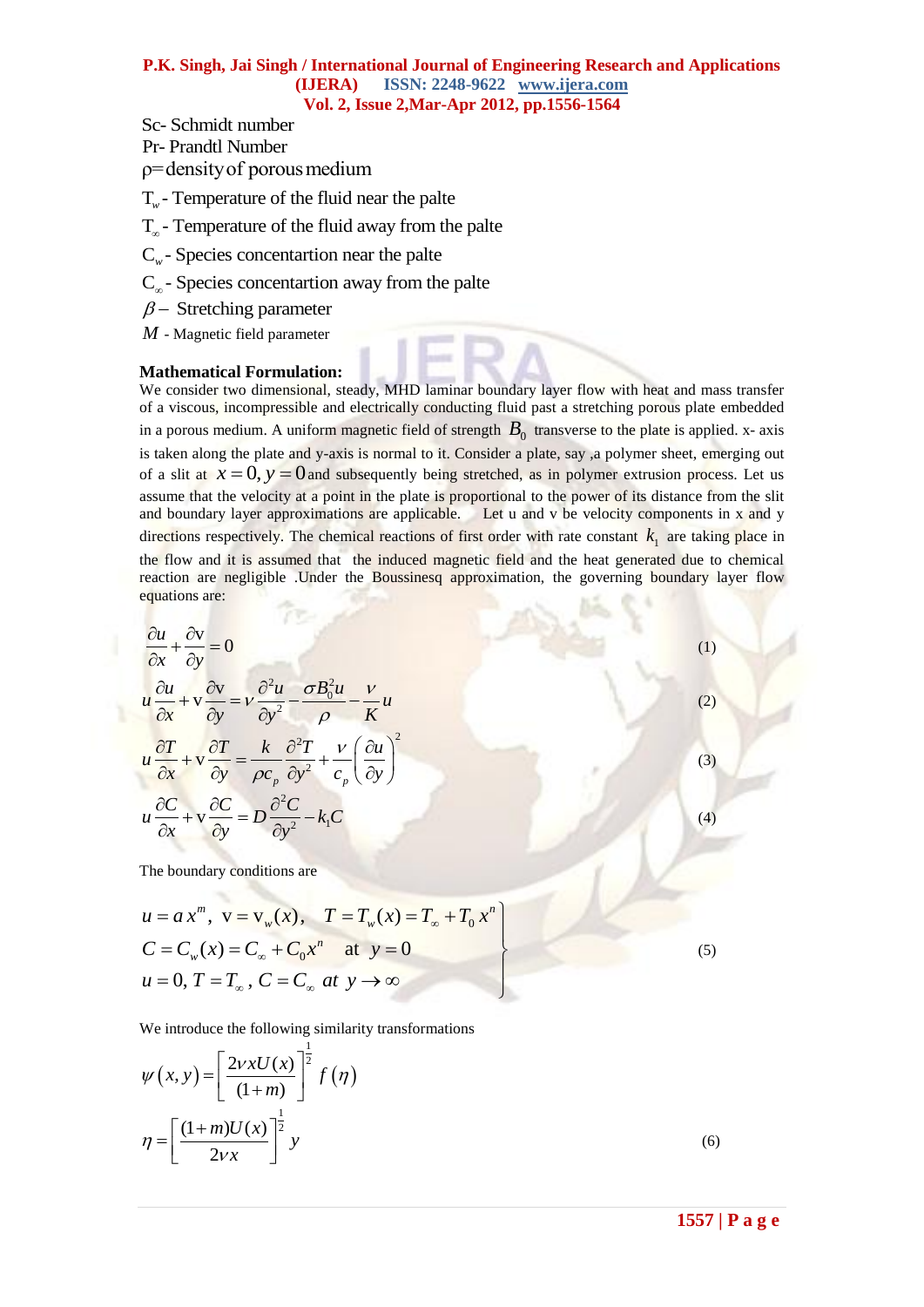# **P.K. Singh, Jai Singh / International Journal of Engineering Research and Applications (IJERA) ISSN: 2248-9622 www.ijera.com Vol. 2, Issue 2,Mar-Apr 2012, pp.1556-1564**

$$
V_w(x) = \lambda \sqrt{\frac{va(1+m)}{2}} x^{(m-1)/2}
$$

Where  $\lambda > 0$  for suction at the plate and  $\psi$  is the stream function.

The velocity components are given by

$$
u = \frac{\partial \psi}{\partial y}, v = -\frac{\partial \psi}{\partial x}
$$
 (7)

It can be easily verified that the continuity equation (1) is identically satisfied and introducing non-dimensional form of temperature and concentration as

$$
\theta = \frac{T - T_{\infty}}{T_{w} - T_{\infty}}, \quad \phi = \frac{C - C_{\infty}}{C_{w} - C_{\infty}}
$$
 (8)

Now equations (2) to (4) becomes

$$
f^{\dagger} + ff^{\dagger} - (\delta^{-1} + M^2)f' - \beta f'^2 = 0
$$
  
\n
$$
\theta^{\dagger} + \text{Pr } f \theta^{\dagger} - 2\beta \text{Pr } f' \theta + Ec \text{Pr } f'^2 = 0
$$
  
\n
$$
\phi^{\dagger} + Scf \phi - Scm\phi f' - \gamma Sc\phi = 0
$$
\n(11)

With boundary conditions

$$
f(0) = \lambda, \quad f'(0) = 1 \quad f'(\infty) = 0
$$
  
\n
$$
\theta(0) = 1, \quad \theta(\infty) = 0
$$
  
\n
$$
\phi(0) = 1, \quad \phi(\infty) = 0
$$

where

$$
\beta = \frac{2m}{m+1}
$$
 (Stretching parameter)  
Pr =  $\frac{\mu C_p}{V}$  (Prandtl number)  

$$
Ec = \frac{a^2}{C_p T_0}
$$
 (Eckert number)  

$$
Sc = \frac{V}{D}
$$
 (Schmidt number)  

$$
\delta = \frac{Ka}{V}
$$
 (Permeability parameter)  

$$
\gamma = \frac{x^2 k_1}{V}
$$
 (Chemical reaction parameter)

$$
M^{2} = v \frac{2\sigma B_{0}^{2}}{\rho a(1+m)}
$$
 (Magnetic parameter)

We solve equation (9),(10) and (11) with boundary conditions (12) using BVP4C method. Here, while solving the equations, have taken  $m = 1$ , which corresponds to the plate velocity varying linearly with the distance.

## **Results and Discussion:**

V

(12)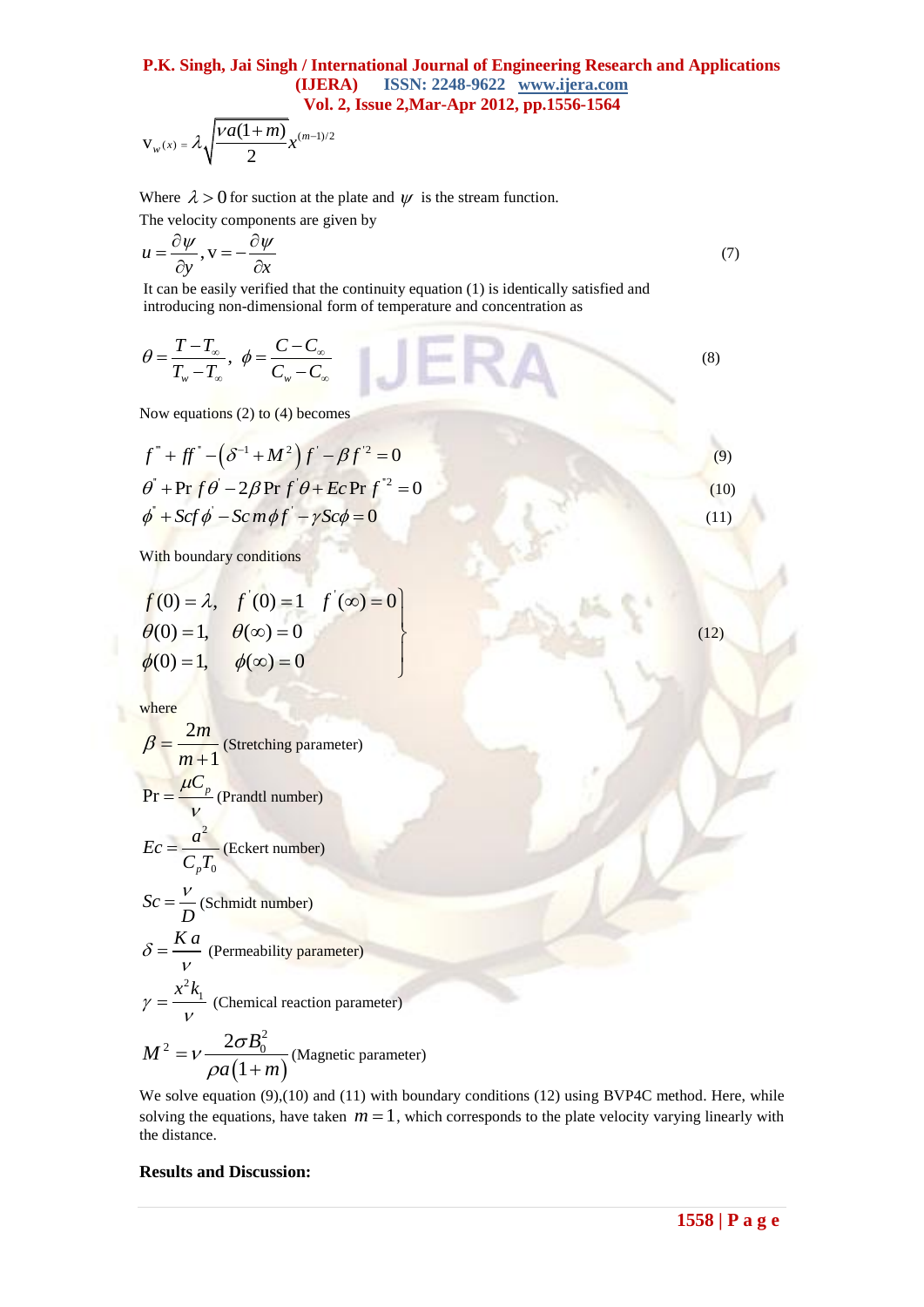# **P.K. Singh, Jai Singh / International Journal of Engineering Research and Applications (IJERA) ISSN: 2248-9622 www.ijera.com**

**Vol. 2, Issue 2,Mar-Apr 2012, pp.1556-1564**

In order to get a clear insight of the physical problem, numerical results are displayed with the help of graphs.

Fig.1. Represents the dimensionless temperature profiles for different values of Prandtl number with constant chemical reaction and permeability parameter. It is clear that the temperature of the fluid decrease as Prandtl number increases.

Fig.2. depicts the dimensionless temperature profiles for different values of Eckert number with constant chemical reaction and permeability parameter. It is observed that Eckert number has no significant effect on the temperature of the fluid.

The dimensionless velocity profiles for different values of suction parameter  $\lambda$  with constant chemical reaction and uniform magnetic field are presented in Fig.3. It is observed that the fluid velocity decreases as suction parameter increases

Fig.4 demonstrates the dimensionless concentration distribution for different values of Schmidt number with constant chemical reaction and uniform magnetic field. It is seen that the concentration profile decreases as we increase the Schmidt number.

The dimensionless concentration profiles for different values of chemical reaction parameter with uniform magnetic field and constant permeability parameter are depicted in Fig.5. It is observed that the concentration of the fluid decreases with increase in the chemical reaction parameter.

The dimensionless velocity profiles for different values of permeability parameter with uniform magnetic field and constant suction are depicted in Fig. 6. It is observed that the velocity of the fluid decreases as permeability parameter increases.

Fig.7 demonstrates that the dimensionless velocity profiles for different values of magnetic parameter with constant chemical reaction and permeability parameter. It is seen that, velocity decreases with increase in magnetic parameter.

Fig.8 demonstrates the dimensionless temperature profiles for different values of magnetic parameter with constant chemical reaction and permeability parameter. It is observed that temperature increases with increase in the magnetic parameter.

Concentration of the fluid decreases with increases of magnetic parameter and this is observed from Fig.9.



Fig.1. Effect of Pr over temperature distribution.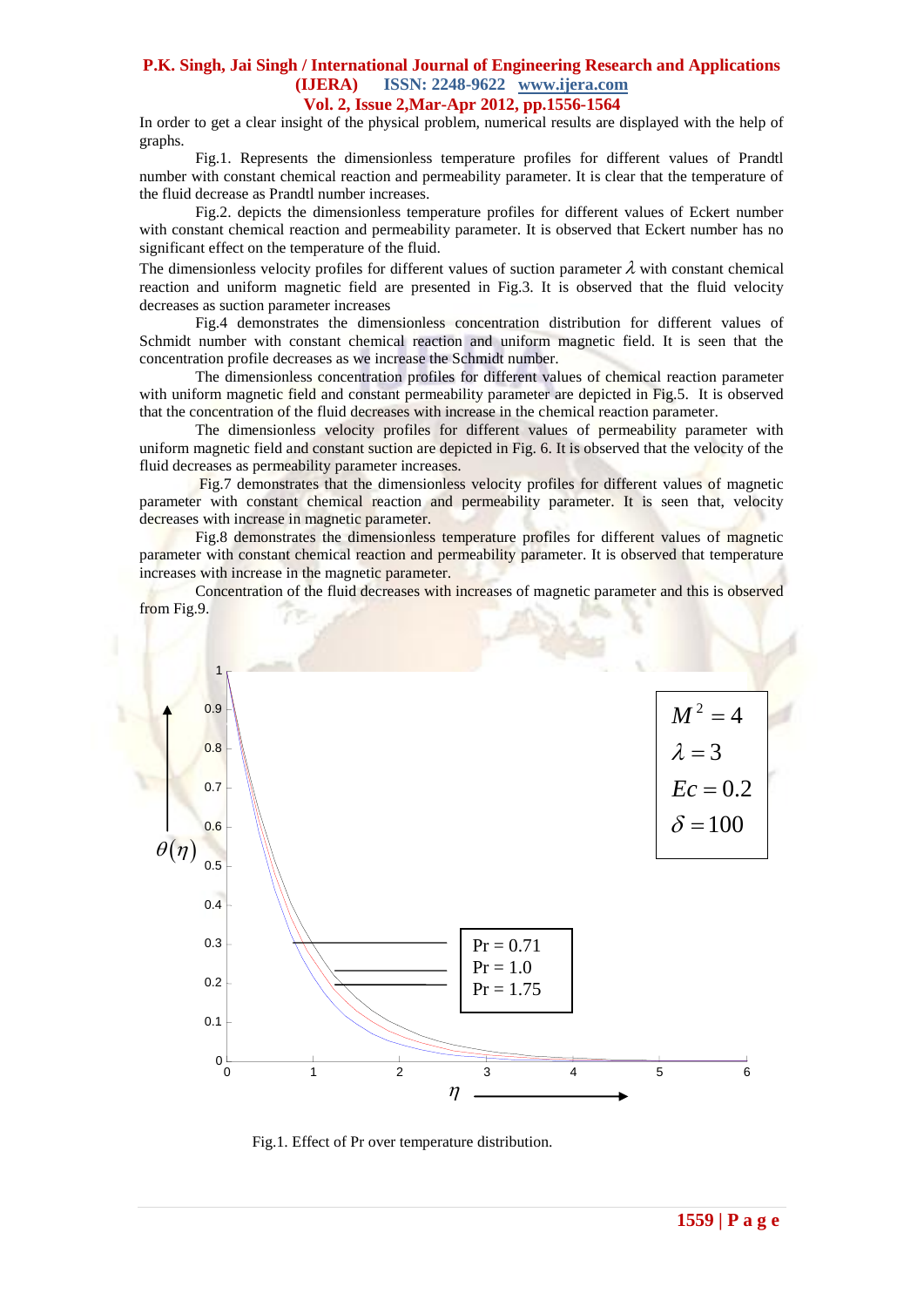



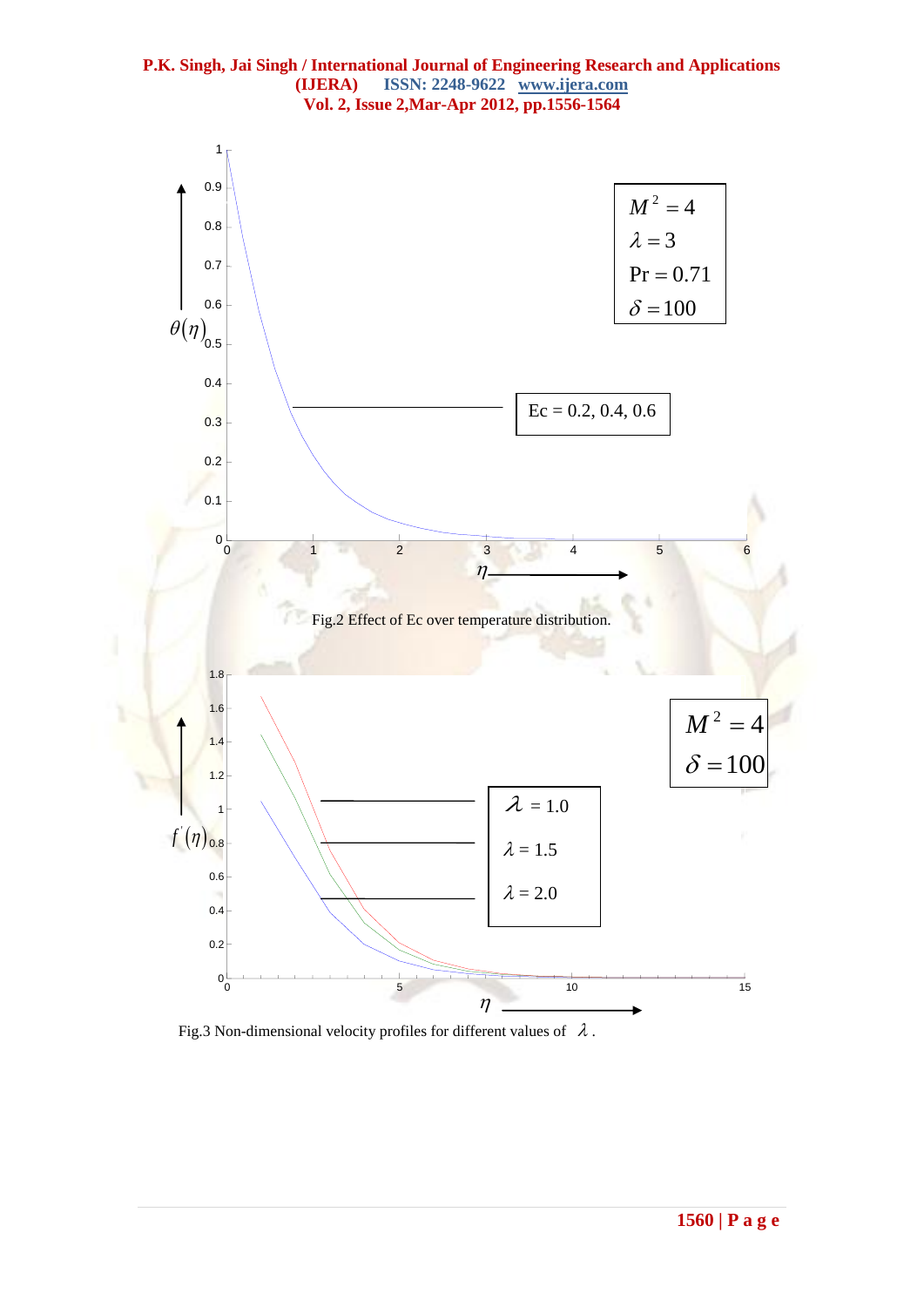



Fig.5 Chemical reaction effect over concentration profiles.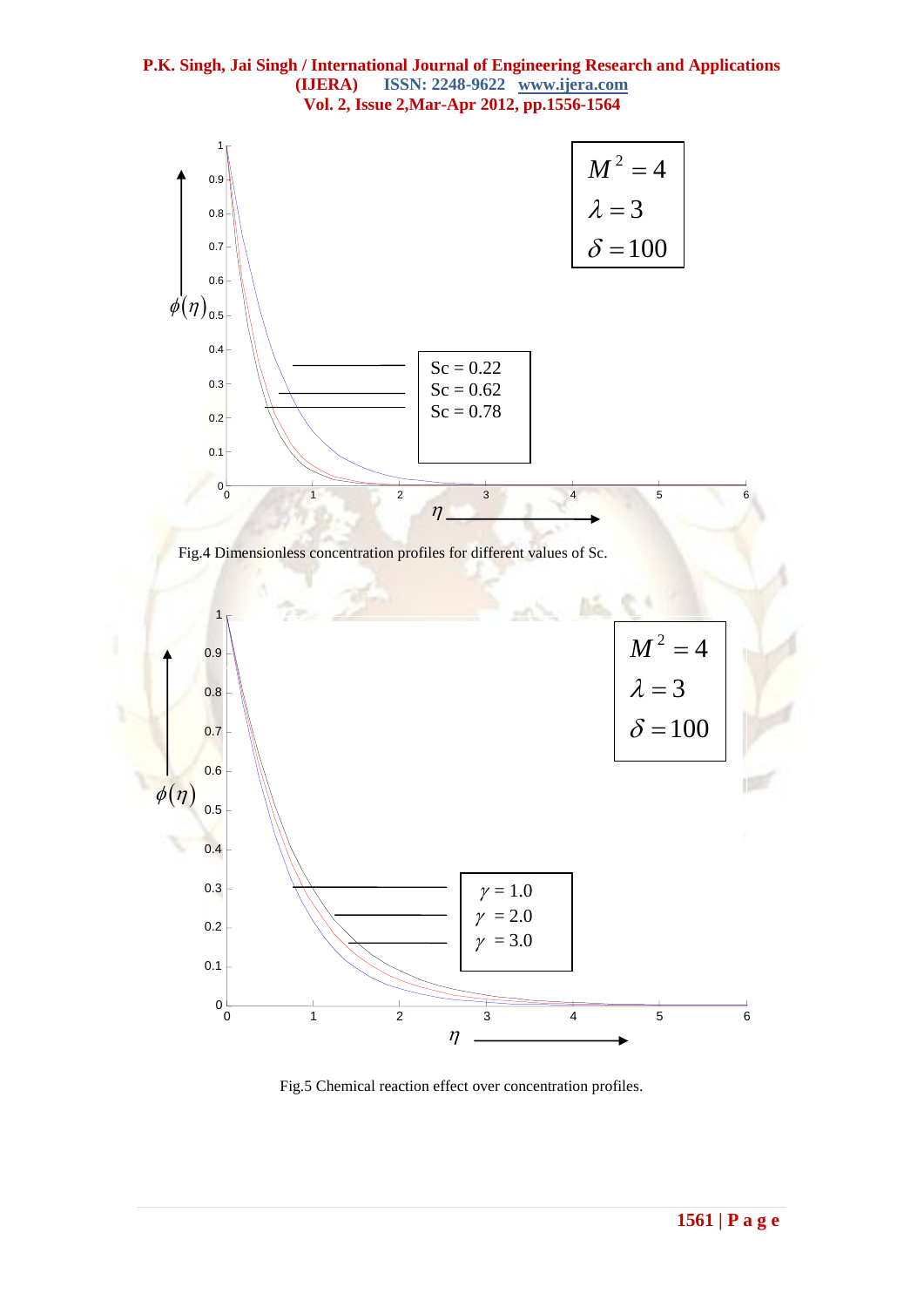



Fig.7. Non- dimensional velocity profiles for different values of  $M^2$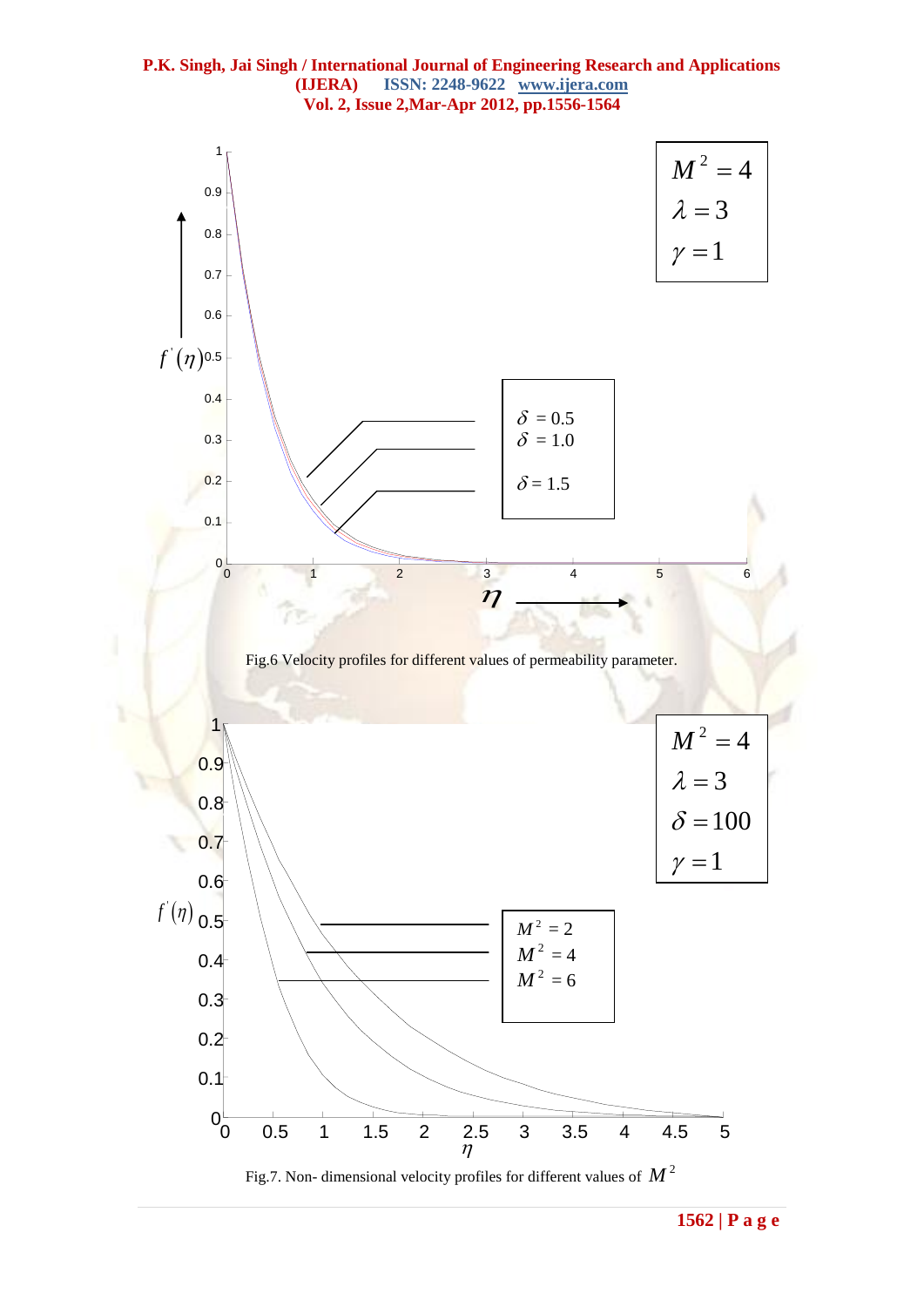



Fig.9. Dimensionless concentration distribution for different values of  $\left\| M\right\| ^{2}$